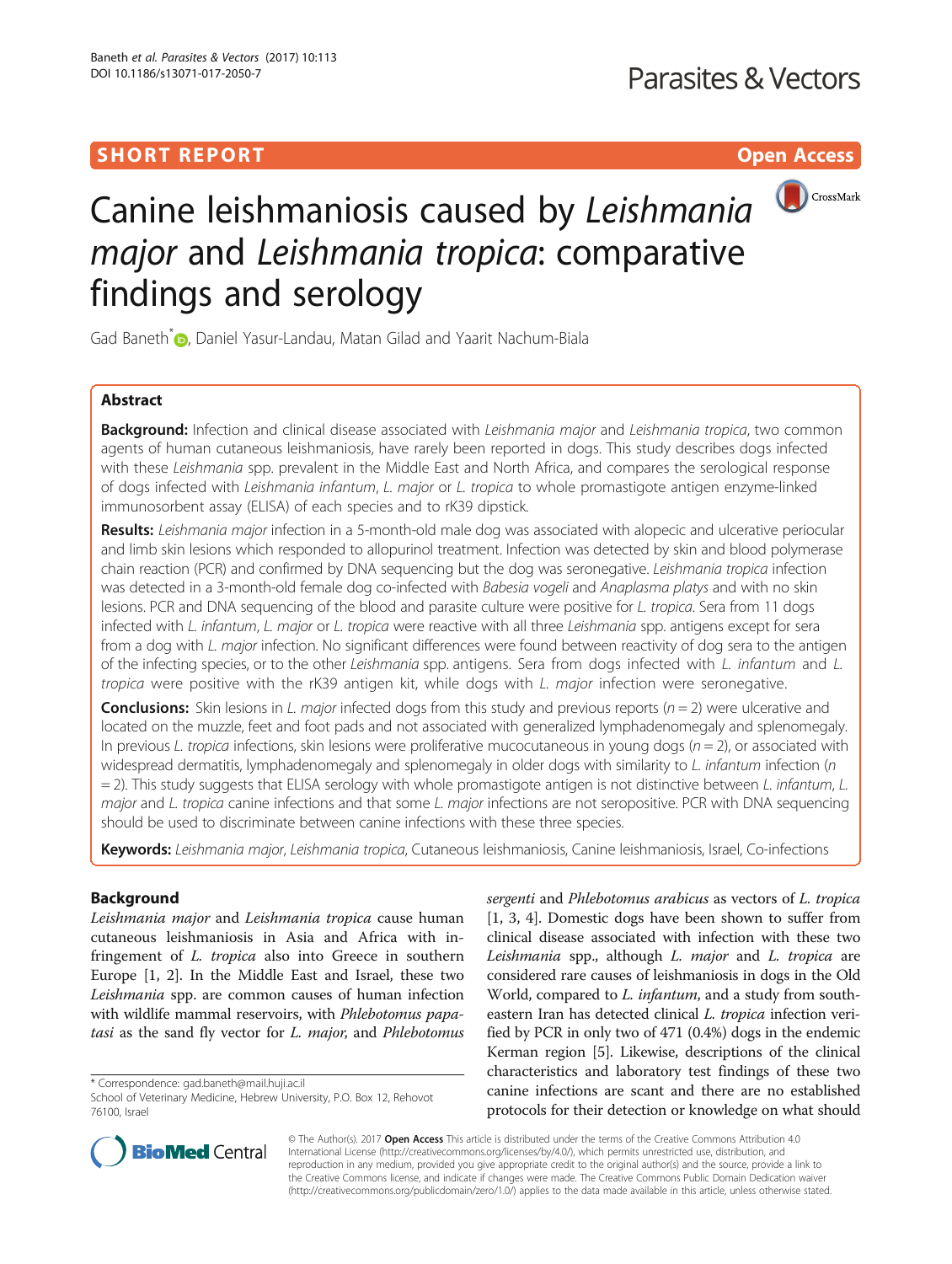be expected in serological testing of these infections. The aim of this study was to describe additional clinical canine cases of L. major and L. tropica infections, compare them to previous ones [[6, 7](#page-7-0)] and study the serological response to infection using antigens of three different Leishmania spp.

### Methods

#### Dogs

Dogs diagnosed with L. tropica or L. major infection during 2015–2016 at the Hebrew University School of Veterinary Medicine (HUSVM) laboratory for vectorborne infectious diseases were included in the study. Data on history, clinical signs, hematology and serum biochemistry and specific tests for the diagnosis of leishmaniosis were collected from each case and samples were taken for parasitological detection of the disease.

## Leishmania PCR

Leishmania detection was performed by realtime PCR using primers JW11/JW12 targeting a 120 bp sequence of the Leishmania short fragment from the kinetoplast minicircle [[8](#page-7-0)]. Additional detection and identification was carried out by high resolution melt (HRM)-PCR using primers ITS-219 F and ITS-219R to amplify a 265 bp fragment of the Leishmania ribosomal operon internal transcribed spacer 1 (ITS1) region and then evaluated by HRM analysis as previously described [[9\]](#page-7-0). PCR was performed using the StepOnePlus real-time PCR thermal cycler (Applied Biosystems, Foster City, CA, USA) as previously described [[10](#page-7-0)]. DNA samples extracted from parasite promastigote cultures of L. infantum, L. tropica and L. major were used as positive controls for each corresponding PCR and DNA from colony-bred dogs negative by PCR for vector-borne pathogens was used as a negative control. A non-template control (NTC) with the same reagents described above but without DNA was added to each PCR to rule out contamination.

All positive PCR products were sequenced using the BigDye Terminator v3.1 Cycle Sequencing Kit and an ABI PRISM 3100 Genetic Analyzer (Applied Biosystems, Foster City, CA, USA) at the Center for Genomic Technologies, Hebrew University of Jerusalem, Israel. DNA sequences were evaluated with the ChromasPro software version 2.1.1 (Technelysium Pty Ltd., Australia) and compared for similarity with sequences available in GenBank, using the BLAST program [\(http://www.ncbi.nlm.nih.gov/BLAST/](http://www.ncbi.nlm.nih.gov/BLAST/)).

## Parasite culture

Leishmania promastigotes grown in culture were prepared as crude antigen for serology as previously described [[11](#page-7-0)]. The strains used for antigen production were *L. infantum* MCAN/IL/1994/LRC-L639, L. tropica MHOM/IL/2005/ LRC-L1239 and L. major MHOM/TM/1973/5ASKH. The antigens were prepared for serological testing carried out in 96-well enzyme-linked immunosorbent assay (ELISA) plastic plates coated with 1.5 μg protein per well.

## Serology

Serology for the dog cases was performed for the initial diagnostic procedures using L. infantum antigen by ELISA as previously described [[11\]](#page-7-0). Subsequently, ELISA serology was performed with three different *Leishmania* spp. antigens: L. infantum, L. major and L. tropica for each serum sample available from the L. major- and L. tropicainfected dogs, including also for sera from previously described canine *L. tropica* and *L. major* cases [\[6](#page-7-0), [7\]](#page-7-0). In addition, sera from eight dogs with clinical L. infantum disease diagnosed in the HUSVM and confirmed by HRM-PCR [\[9](#page-7-0)] and DNA sequencing were also evaluated. All sera were tested for reactivity with each of the three Leishmania spp. antigens at the same time. All dog sera, tested at 1:100 dilutions, were incubated with one of the three different leishmanial antigen coated plates for 1 h at 37 °C. The plates were then washed with 0.1% Tween 20 in 50 mM phosphate-buffered saline (PBS), pH 7.2, and incubated with Protein A conjugated to horseradish peroxidase (1:10,000 dilution; Zymed Laboratories, Inc., San Francisco, CA, USA) for 1 h at 37 °C. Excess conjugate was removed by extensive washing in PBS-Tween and the plates were developed by addition of the substrate 2,29-azino-di-3-ethylbenzthiazoline sulfonate (ABTS) (Boehringer Mannheim, Mannheim, Germany). Each plate was read when the absorbance (lambda =  $405 \text{ nm}$ ) of the positive canine reference serum reached a value between 1.2–1.4. Dilutions of positive and negative reference dog sera were included on each plate to monitor interassay variation.

All results were adjusted to the highest values obtained from serum from a dog infected with the same species of Leishmania as the plate coating antigen, e.g. for a plate coated with *L. infantum* antigen, all results were adjusted to serum from a dog infected with L. infantum. Each serum was run in triplicate and the final optical density (OD) value was calculated as the average of readings. OD values were adjusted for each antigen separately and eventually sera from each dog infected with a certain Leishmania species were compared with readings of its reactivity with other Leishmania spp. antigens and with sera of other dogs infected by the same species, in order to investigate if using a homologous Leishmania antigen is beneficial for the diagnosis of the infecting species. Serological cut-off values for each Leishmania sp. were calculated based on two standard deviations above the mean OD value of readings from eight control sera from seronegative and PCR-negative dogs.

Antibodies reactive with the recombinant antigen rK39 were tested using the Kalazar Detect dipstick kit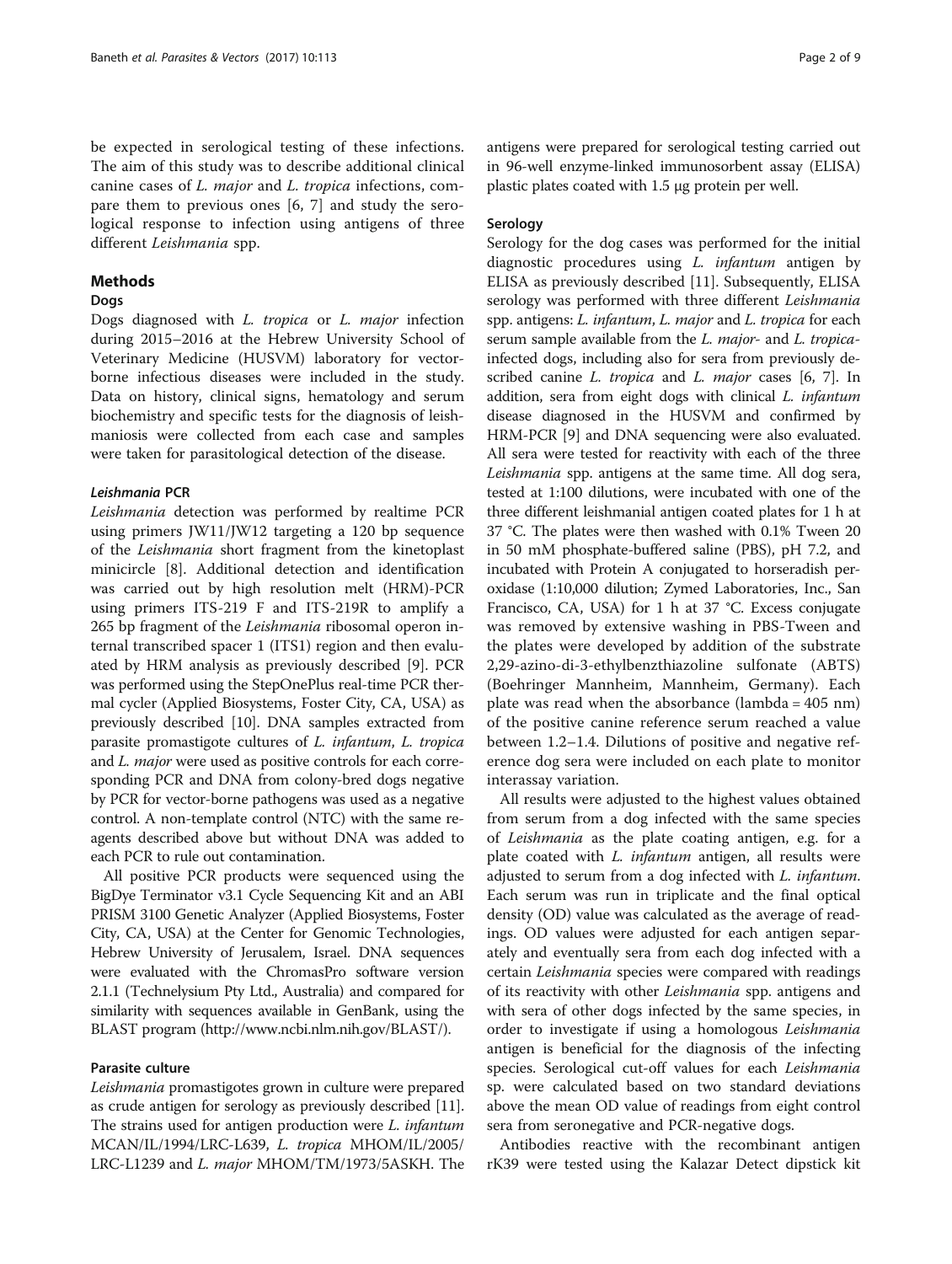<span id="page-2-0"></span>(InBios International Inc., Seattle, Washington, USA) according to the manufacturer's instruction.

#### Statistical analysis

All data distributed normally as tested by the Shapiro-Wilk test. A One-Way ANOVA was used to determine the mean differences between OD values obtained for serum of dogs infected with the same Leishmania spp. or with different Leishmania spp. antigens. Statistical analysis was performed using the SPSS<sup>®</sup> 21.0 software (IBM, Armonk, New York, USA).

# Results

# Clinical cases

## Case no. 1

A 5-month-old mixed breed dog male castrated dog that had been adopted from an animal shelter in Jerusalem, Israel, was admitted to a veterinary clinic with lethargy, anorexia and dermatologic abnormalities. The dog had suffered from skin lesions on its face and legs when it was brought to the shelter 3 weeks earlier. The skin lesions consisted of unilateral periocular alopecia with ulceration, scales and serous discharge around the right

eye (Fig. 1a), ulceration in the left hind foot pad and ulcerative scaly lesions on the left front leg over the carpus (Fig. [2\)](#page-3-0) and left hind leg over the tarsus. Physical examination at the veterinary clinic was otherwise normal. A complete blood count (CBC) indicated mild normocytic normochromic anemia with a packed cell volume (PCV) of 31% (reference range 32–55%) and serum biochemistry panel was within normal limits. Skin scrapings from the lesions were negative for Demodex spp., and culture for dermatophytes was also negative. ELISA serology for L. infantum submitted to the HUSVM was negative, however, a skin biopsy taken from the eye lesion and submitted for PCR for Leishmania spp. at the HUSVM and was positive for Leishmania by HRM-PCR with a melt curve pattern compatible with L. major which was confirmed by sequencing of a 240 bp DNA PCR product that had 100% identity to *L. major* (GenBank: KP773413.1) and was deposited in GenBank (KY524299). The dog was referred to the HUSVM teaching hospital for further diagnosis and follow up. It was admitted a month after its initial visit to the referring veterinarian and on physical examination skin lesions on the feet were in a similar state to that found a month earlier but the periocular lesion



Fig. 1 Cutaneous periocular Leishmania major skin lesion in dog case no. 1 with changes over time: a on initial diagnosis at 6 months of age; **b** at 7 months of age on the day of begining allopurinol treatment. Some healing and growth of hair can be observed even before treatment;  $c$  7 weeks after begining treatment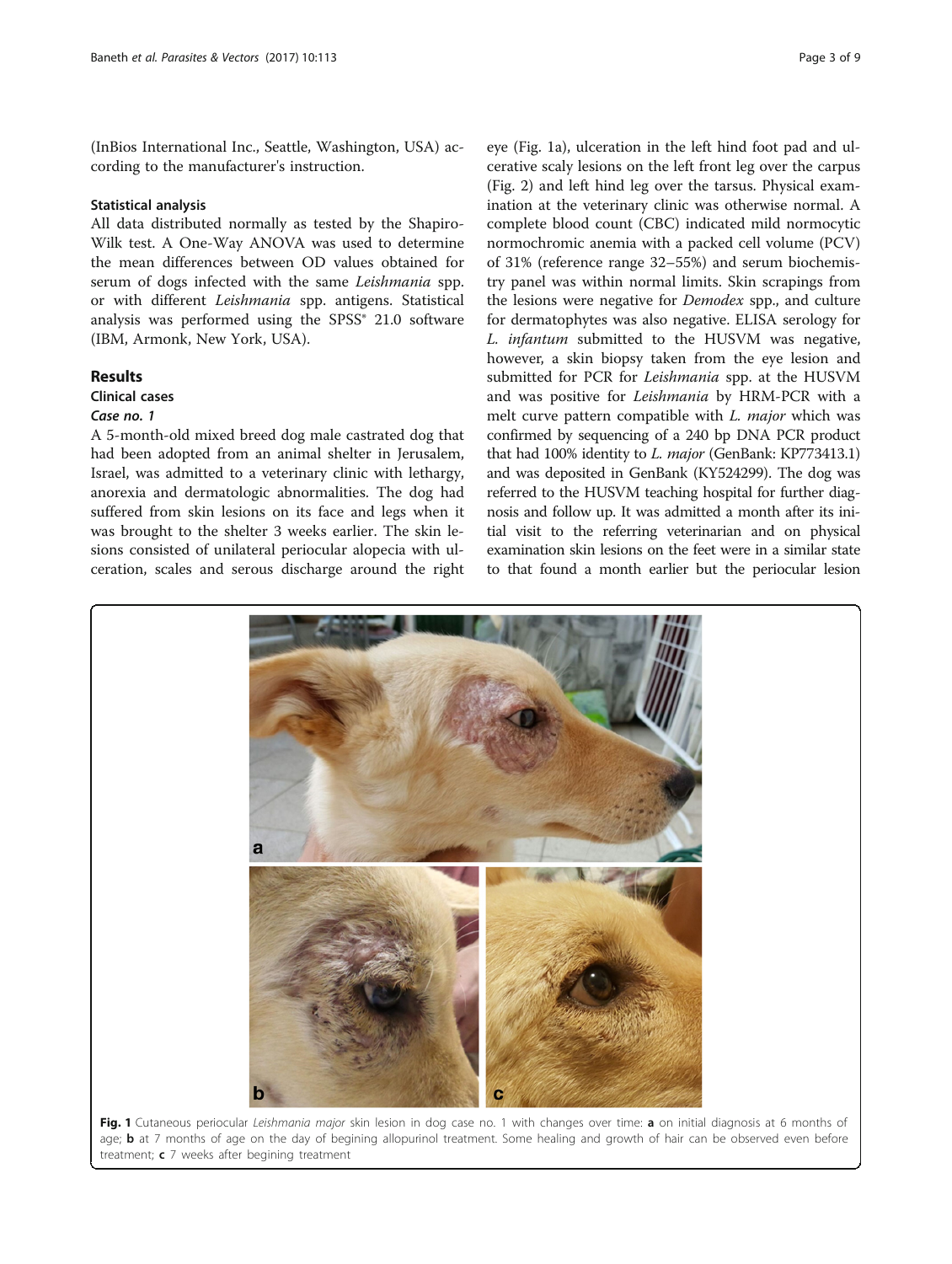<span id="page-3-0"></span>

appeared to improve with the disappearance of the serous discharge and some regrowth of hair (Fig. [1b\)](#page-2-0). Complete blood count (CBC) showed worsening of the normoncytic normochromic anemia with a PCV of 25%. Serum biochemistry and urinalysis were within normal limits. Left and right conjunctival swabs, prescapular lymph node aspirates and urine were negative for Leishmania by kDNA PCR [\[8](#page-7-0)]; however blood was positive by the same PCR protocol and confirmed by DNA sequencing with the closest identity to L. major (GenBank: EU370907.1). ELISA serology for *L. infantum* was negative again. Treatment with 10 mg/kg of allopurinol orally twice daily was started and the owners were instructed to apply a topical insecticide against sand fly bites on the dog. The dog was rechecked at the HUSVM teaching hospital 7 weeks after the beginning of treatment. The dog's skin condition had improved and the periocular lesion had almost disappeared under dense regrowth of hair covering moderately thickened small skin scars (Fig. [1c\)](#page-2-0). The skin lesions over the left tarsus and carpus have also healed and were almost unapparent. The dog was no longer anemic with a PCV of 39% and serum biochemistry was within normal limits. PCR of the blood was negative and serology was repeatedly negative. The owners were instructed to continue allopurinol treatment and recheck the dogs 3 months later.

## Case no. 2

A 3-month-old stray female intact pup was admitted to the HUSVM teaching hospital from Tel Aviv in Israel with a complaint of lethargy. On physical examination the dog was thin with a decreased body condition score (2/9), a normal rectal body temperature and with mild serous ocular discharge. On CBC the dog was anemic (PCV 22%) with a regenerative anemia, and moderately

thrombocytopenic  $(110 \times 10^9 \text{ thrombocytes/l}; \text{ reference}$ 150–400  $\times$  10<sup>9</sup>/l). Stained blood smear evaluation revealed inclusions in thrombocytes suspected as Anaplasma platys morulae and large form Babesia sp. organisms in erythrocytes. PCR for Anaplasma sp. and for Babesia sp. was carried out using the piroplasmid and EC-16S primers for Babesia and Anaplasma/Ehrlichia spp., respectively, as previously described [\[12, 13\]](#page-7-0). Both PCRs were positive and following DNA sequencing it was confirmed that the dog was infected with Babesia vogeli (99% identical to GenBank HQ662635.1) and A. platys (99% identical to GenBank JQ976643.1). No serum was available from this dog for serology. The dog was treated with doxycycline at 10 mg/kg P.O. daily for 14 days against anaplasmosis, and imidocarb dipropionate at a reduced dose of 2.5 mg/kg due to the dog's young age by single I.M. injection against the babesial infection with premedication of atropine at 0.05 mg/kg I.M. to prevent the possible cholinergic effects of imidocarb dipropionate. In addition, the dog was treated with an antibiotic eye ointment containing 5% tetracycline.

The dog was hospitalized, received I.V. fluid transfusion and followed up clinically. It was discharged after 4 days when it improved clinically and regained normal activity and was adopted by new owners that were instructed to come for a recheck and repeated imidocarb dipropionate injection after 10 days but did not return for medical treatment and refused further contact.

Pre-treatment blood from the dog was submitted to the laboratory to attempt isolation of A. platys, which has not been grown successfully in culture to date. It was initially transferred to a temporary medium, which has a similar composition to the medium used as a basis for culture of Leishmania, before seeding in a cell culture which was not carried out eventually as Leishmania was detected in the transfer medium. Essentially, 100 μl of blood was incubated in an equal volume of minimum essential medium (MEM) (Sigma, Saint Louis, USA)/Leibovitz's L15 medium (Gibco, Carlsbad, CA, USA), supplemented with 20% fetal calf serum (Biological industries, Beit Haemek, Israel), 10% tryptose phosphate broth solution (TPB, Sigma-Aldrich, Saint Louis, USA), 1% penicillin-streptomycin (Sigma-Aldrich, Saint Louis, USA) and 1% L-glutamine (Biological industries, Beit Haemek, Israel). After 2 h, medium was removed and replaced by fresh medium and incubated at 29 °C. When the medium was tested by microscopy after 7 days, it contained propagating organisms which appeared similar in shape to *Leishmania* spp. promastigotes and indeed were identified as L. tropica by HRM-PCR and DNA sequencing (100% identical to GenBank GU561643.1). This L. tropica sequence was deposited in GenBank (KY524300). To verify Leishmania spp. infection in the dog, blood kept from the dog's CBC was tested by PCR for Leishmania and was also positive by kDNA PCR [\[8](#page-7-0)].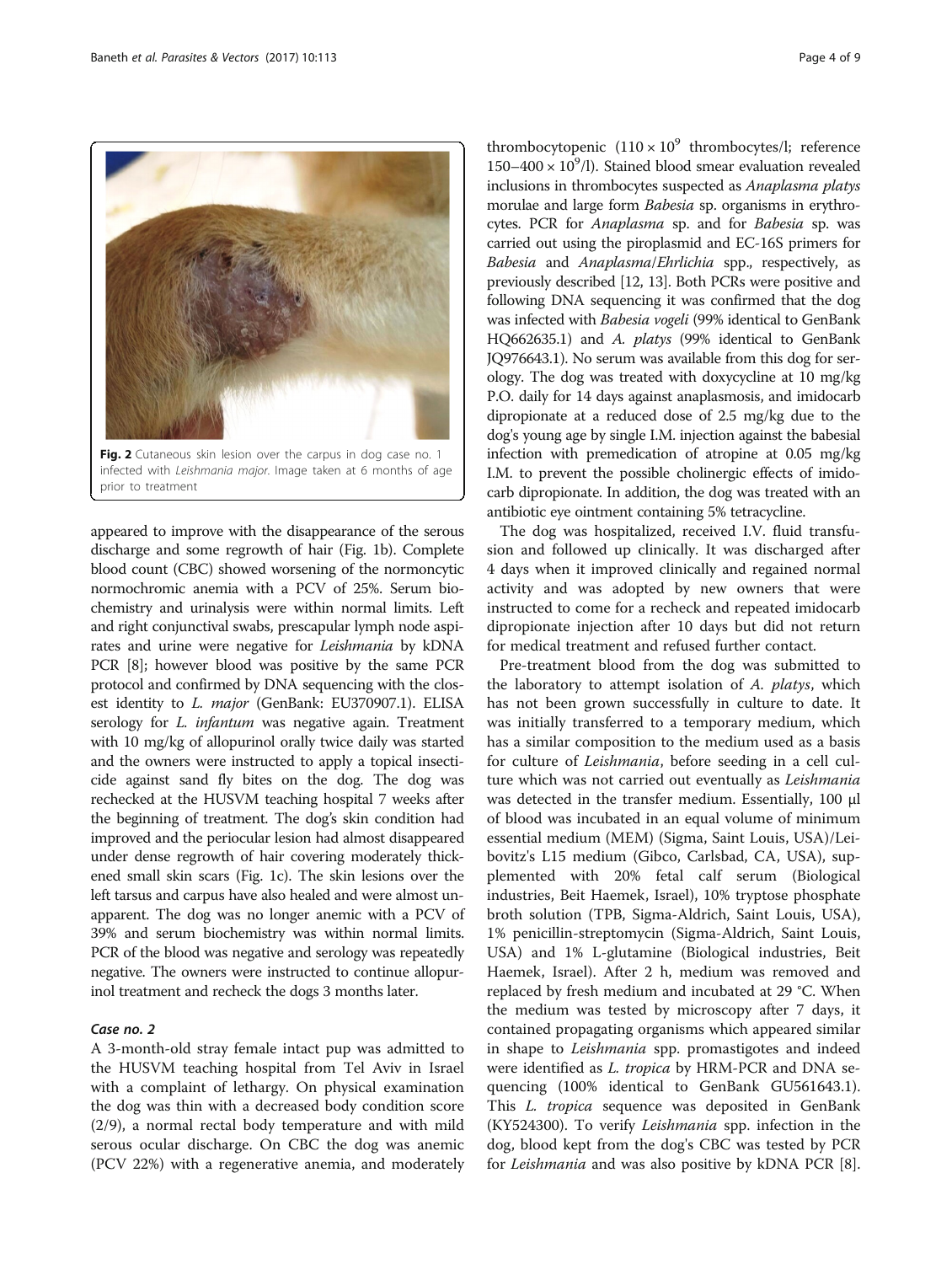This diagnosis was surprising since the dog did not show clinical signs that were suspicious of leishmaniosis such as skin lesions.

## Comparative serology

Altogether 19 sera samples from 11 dogs infected with one of the three Leishmania spp. studied were available: eight from individual dogs with L. infantum; six from two dogs with L. major infection (four from one dog taken over a five months period and two from a second dog taken over three months); and five from a dog with L. tropica infection taken at different time points over 26 months (see Additional file [1](#page-7-0): Table S1). The serological cut-off values calculated from seronegative dogs were 0.18, 0.068 and 0.101 for L. infantum, L. major and L. tropica, respectively. Sera from all dogs reacted positively with all three *Leishmania* species antigen except for the two samples from case no. 2 with L. major infection described in this study which did not react with L. major antigen nor with the two other leishmanial species antigens (Additional file [1:](#page-7-0) Table S1). After omitting dog no. 2's negative results, no significant differences  $(F_{(2,23)}$ = 0.72, *P* = 0.498 for *L. infantum* antigen;  $F_{(2,11)} = 0.118$ ,  $P = 0.890$  for *L. major* antigen;  $F_{(2,14)} = 0.336$ ,  $P = 0.721$ for L. tropica antigen) were found between reactivity of dog sera to the antigen of the infecting species as

expressed in OD, and reactivity to the other two Leish-mania species antigens (Figs. 3, [4](#page-5-0) and [5\)](#page-5-0).

Sera of dogs infected with L. infantum and L. tropica reacted positively with the rK39 antigen kit, while the sera of dogs with L. major infection were negative by this antigen kit.

### **Discussion**

This study describes unique cases of dog infection with L. major and L. tropica, two common agents of cutaneous leishmaniosis in people in the Middle East and North Africa, albeit rarely reported as associated with disease in dogs [[1, 3\]](#page-7-0). These cases provide additional clinical, diagnostic and therapeutic information on these infections in dogs and add to other reports based on molecular or enzymatic biochemical characterization of clinical canine L. major  $[7, 14-16]$  $[7, 14-16]$  $[7, 14-16]$  $[7, 14-16]$  $[7, 14-16]$  and L. tropica infections [\[5](#page-7-0), [6,](#page-7-0) [17](#page-8-0)–[19\]](#page-8-0). In addition, they provided an opportunity to compare the reactivity of serum from dogs to different leishmanial antigens and evaluate the value of serological testing in canine infection with L. major and L. tropica.

The dogs described in this study and other molecularly characterized reports of L. major and L. tropica canine infections [[6](#page-7-0), [7,](#page-7-0) [19\]](#page-8-0) have described animals younger than 1-year-old infected with  $L$ . *major* [\[7](#page-7-0)] and both



different antigens ( $F_{(2,23)} = 0.72$ ,  $P = 0.498$ )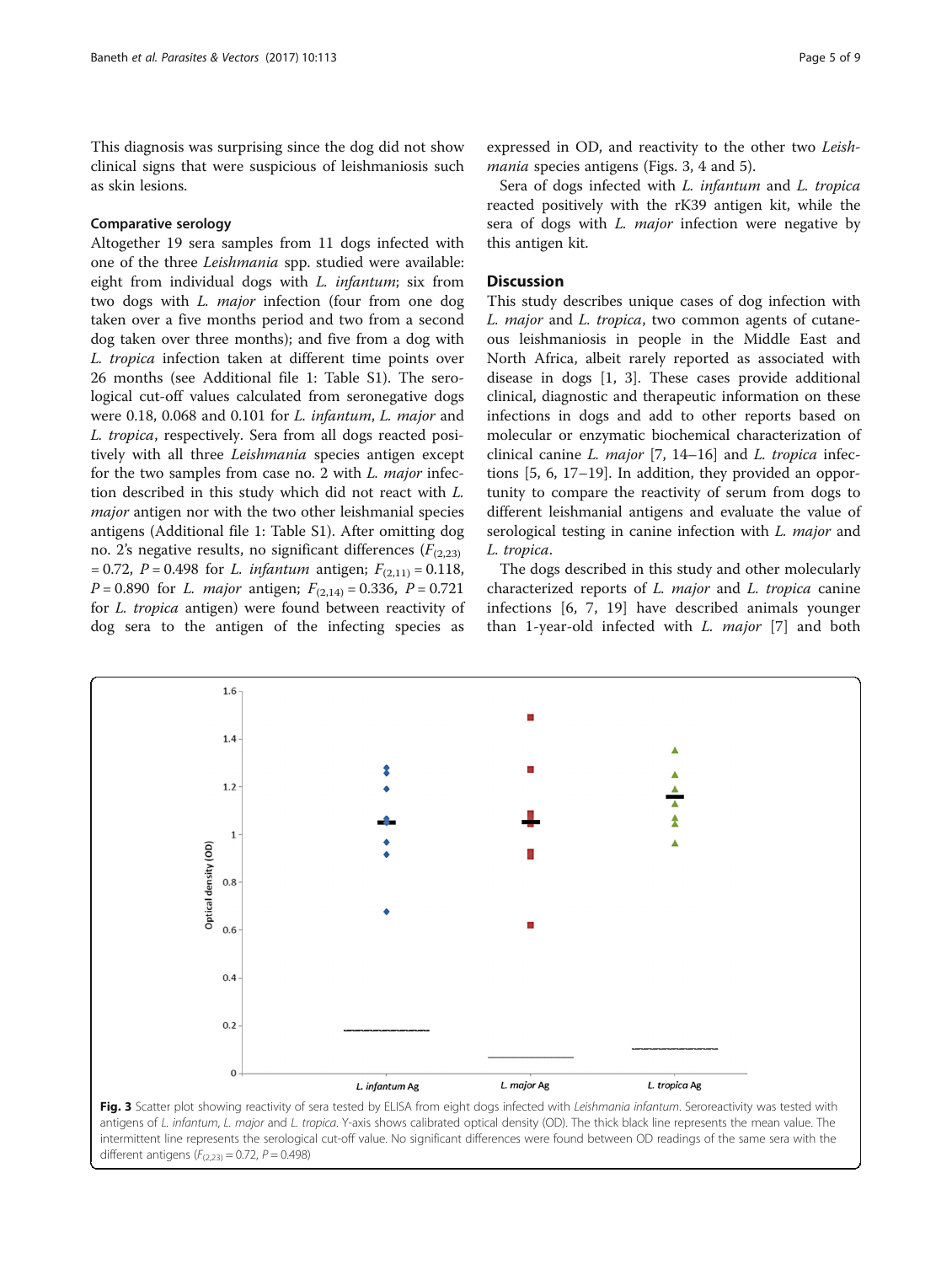<span id="page-5-0"></span>

different antigens ( $F_{(2,14)} = 0.336$ ,  $P = 0.721$ )



Fig. 5 Scatter plot showing reactivity of six sera tested by ELISA from two dogs infected with Leishmania major. Seroreactivity was tested with antigens of L. infantum, L. major and L. tropica. Y-axis shows calibrated optical density (OD). The thick black line represents the mean value. The intermittent line represents the serological cut-off value. Samples 6835 and 0026 were omitted from the mean calculation due to dog case no. 2 being seronegative. No significant differences were found between OD readings of the same sera with the different antigens  $(F_{(2,11)} = 0.118, P = 0.824)$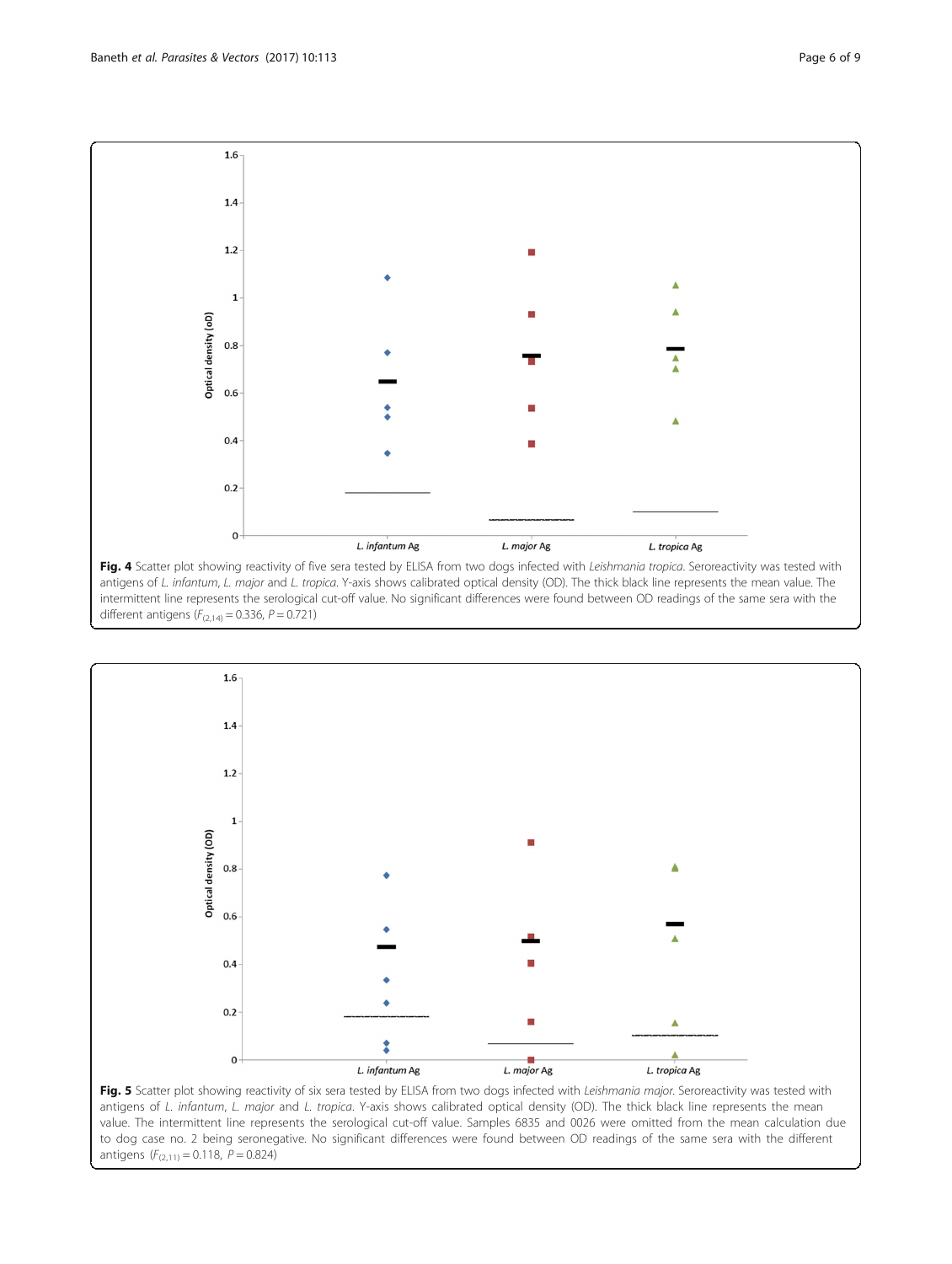young [\[6](#page-7-0), [19\]](#page-8-0) and older dogs above 5 years of age infected with *L. tropica* [[5\]](#page-7-0). Skin lesions in *L. major* infected dogs from this study and a previous report [\[7\]](#page-7-0) were ulcerative and located on the muzzle, feet and foot pads and not associated with generalized lymph node enlargement and palpable splenomegaly. In contrast, in L. tropica infection, skin lesions were mucocutaneous and proliferative in two cases of young dogs [\[6,](#page-7-0) [19\]](#page-8-0), or associated with pustular dermatitis, lymphadenomegaly and splenomegaly [[5](#page-7-0)]. Older descriptions of L. tropica-infected dogs diagnosed based on culture and enzymatic characterization describe dermatitis with facial papules and no other clinical manifestations in seven dogs from Morocco [\[20\]](#page-8-0) or a severe disease, with poor body condition, skin and internal organ pathology similar to canine viscerocutaneous leishmaniosis caused by *L. infantum* [\[17](#page-8-0), [18](#page-8-0)].

The descriptions of only skin lesions in canine L. major infection while canine *L. tropica* infection may manifest as a skin disease which may in some cases also disseminate to visceral organs and cause generalized disease, are in agreement with these diseases in people where *L. major* causes cutaneous disease but L. tropica is also involved with human visceral leishmaniosis [[21, 22\]](#page-8-0).

The hematological and serum biochemistry findings in canine L. major infection described here (case no. 1) indicated a mild anemia with no serum biochemistry abnormalities. A previous report of L. major infection [[7\]](#page-7-0) described no CBC and serum chemistry abnormalities. The laboratory findings for the *L. tropica* infected dog (case no. 2) with anemia, leukopenia and mild thrombocytopenia were probably affected by the infections with B. vogeli and A. platys and should not be interpreted as necessarily associated with L. tropica infection. A previous case of L. tropica had a mild leukocytosis and eosinophilia with no anemia [\[6\]](#page-7-0), while an Iranian young dog with L. tropica infection had a reported normal hemogram [\[19\]](#page-8-0).

Overall, the hematology and serum biochemistry findings from L. major and L. tropica infected dogs suggest that they present a different picture from the typical findings of hyperglobulinemia, hypoalbuminemia and anemia found in dogs with generalized canine leishmaniosis caused by L. infantum [\[23\]](#page-8-0). This may be due to the visceralization of *L. infantum* with changes in internal organs associated with this chronic infection.

Detection of L. major DNA by PCR in blood was successful in the dog reported here and negative on multiple dates in a previous report [[7\]](#page-7-0) where the prescapular lymph node was positive. In L. tropica infected dogs, blood PCR was positive in the dog reported here and parasite culture was grown out of the dog's blood; however, blood PCR was negative in a previous report on a dog with mucocutaneous leishmaniosis [\[6](#page-7-0)]. Therefore, it can be concluded blood PCR may be positive in canine L. major and L. tropica infections; however, it is probably

not a sufficiently sensitive and reliable test for confirming these infections. Blood PCR is also not an optimal test for confirming canine L. infantum infection and bone marrow or lymph node PCR are preferred [\[23](#page-8-0)].

ELISA serology with crude promastigote antigen was not found to be distinctive between Leishmania species in dogs in this study as there was no significant association between the leishmanial species infecting the dogs and their seroreactivity to its antigen when compared to antigen of other species. Furthermore, the dog with L. major infection (case no. 1) was seronegative for all antigens in contrast to a dog with L. major infection described in a previous study [[7\]](#page-7-0) whose serum was reactive with the antigens of all *Leishmania* spp. in this study.

Canine serological cross-reactivity between Leishmania spp. antigens has been described before and dogs infected with L. infantum (syn. Leishmania chagasi) from Brazil have been shown to respond to antigen from *L. major-like* antigen by ELISA [[24](#page-8-0)] and also to L. braziliensis antigen [[25](#page-8-0)]. Furthermore, sera from Brazilian L. infantum (chagasi)-infected dogs was reactive by western immunoblotting with several antigens from whole promastigote antigens of Leishmania guyanensis, Leishmania amazonensis and L. braziliensis [\[26\]](#page-8-0). Therefore, cross-reactivity amongst the Old World species of L. major, L. tropica and L. infantum as found in dogs in the current study is not surprising, and it is important to note that ELISA has not been found distinctive for the infecting Leishmania species with regard to the OD level of reactivity in this study.

The use of recombinant antigens such as the rK39 for serology is an additional diagnostic tool. The rK39 is a kinesin-like protein derived from L. infantum (chagasi) which contains a 39 amino acid repeat conserved in L. infantum and the closely related L. donovani [[27\]](#page-8-0). Serology testing to rK39 is available in qualitative dipsticks and also in quantitative ELISA assays. In this study, sera from L. infantum- and L. tropica-infected dogs was positive with the rK39 dipstick, but not sera from L. majorinfected dogs. Positive response to the rK39 dipstick has also been reported from an Iranian young dog with mucocutaneous lesions due to L. tropica [[19\]](#page-8-0) suggesting that this test might be useful for the detection of canine L. tropica infection. The fact that sera from dogs with L. *major* infection did not react with the rK39 dipstick is interesting but needs further testing with more dogs because although one dog responded to all the crude antigen ELISAs of the three Leishmania spp. but not to rK39, the other dog was not reactive with these three antigens. The absence of a detectable serologic response to L. major in one of the dogs can be explained by the fact that this species causes apparently cutaneousrestricted infection in humans and possibly also in dogs, and does not elicit a detectable serologic response in some infected humans [\[28\]](#page-8-0).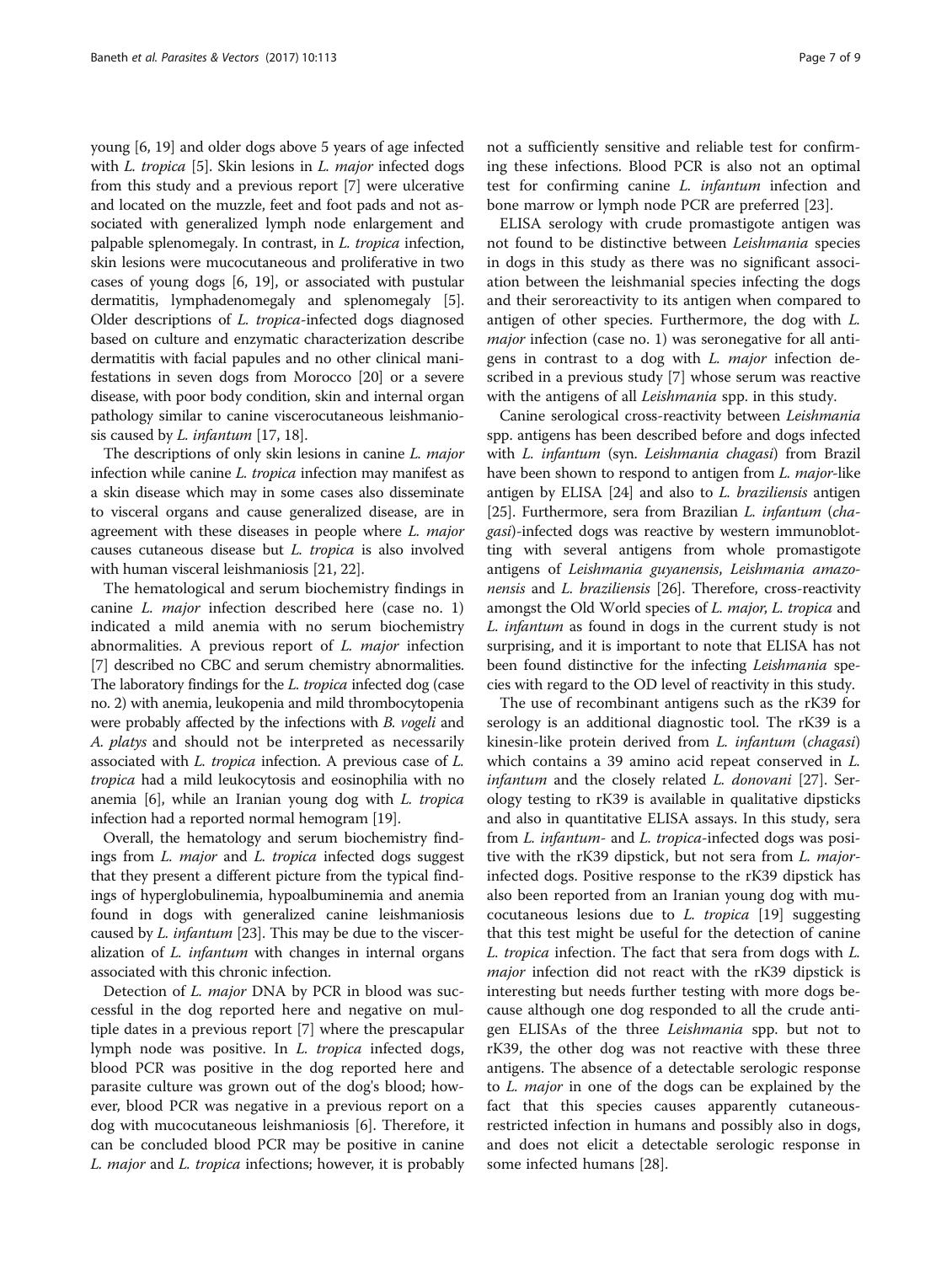<span id="page-7-0"></span>The dog with *L. major* infection (case no. 1) in this study responded well to allopurinol treatment at 10 mg/ kg twice daily, and its skin lesions improved and almost disappeared within 7 weeks of treatment. This successful response to allopurinol treatment is similar to that described for a previous canine *L. major* case treated with allopurinol and described by us [7]. The response of canine L. tropica to the same treatment regimen was also successful in a previously described case [6] and unfortunately the dog in the current study (case no. 2) was not followed up due to loss of contact with its owners. It should be noted that dogs with L. major and L. tropica infections in the comparative serology study were also treated with allopurinol and this may have affected their serological responses in samples taken after the beginning of treatment by decreasing the amount of antibodies; however, it can be presumed that this would affect the response to different Leishmania spp. antigens similarly.

Although current understanding of the clinical and diagnostic findings and treatment of canine L. major and L. tropica infection is limited by the small number of dogs diagnosed and treated for these infections, this study together with previous reports add to the characterization of disease associated with these two dermatropic species in dogs and to knowledge about its management.

### Conclusions

This study further elucidates the clinical and parasitological findings in canine L. major and L. tropica infections. It suggests that ELISA serology with whole promastigote antigen is not distinctive between L. infantum, L. major and L. tropica canine infections and in some cases clinical L. major infections may not be seropositive, and it indicates that PCR with DNA sequencing from the affected tissues or blood should be used in dogs to discriminate between infections with these three Old World Leishmania spp.

# Additional file

[Additional file 1: Table S1.](dx.doi.org/10.1186/s13071-017-2050-7) Optical density readings (OD) of sera from dogs naturally infected with Leishmania infantum, L. major or L. tropica tested by ELISA for reactivity with crude promastigote antigen of these three species. (DOCX 17 kb)

#### Abbreviations

CBC: Complete blood count; ELISA: Enzyme-linked immunosorbent assay; HRM: High resolutions melt; HUSVM: Hebrew University School of Veterinary Medicine; ITS: Internal transcribed spacer; OD: Optical density; PCR: Polymerase chain reaction

#### Acknowledgments

The authors thank Drs. Inbar Sever and Shalom Haimowitz and the medical staff of the HUSVM veterinary teaching hospital who treated the dogs reported here. We thank Prof. Charles Jaffe and Dr. Abed Nasereddin for providing some of the Leishmania culture strains. Publication of this paper has been sponsored by Bayer Animal Health in the framework of the 12<sup>th</sup> CVBD World Forum Symposium.

#### Funding

This study was funded by the author's own resources. No funding body had influence on the design of the study, collection, analysis and interpretation of the data.

#### Availability of data and materials

All data generated or analysed during this study are included in this published article. Representative sequences were submitted to the GenBank database under accession numbers KY524299 and KY524300.

#### Authors' contributions

GB collected the data, sampled the dogs and wrote the manuscript; YNB and MG performed serology; YNB performed PCR and DNA sequencing and analyzed the data; DYL isolated L. tropica and grew the parasite in culture. All authors read and approved the final manuscript.

#### Competing interests

The authors declare that they have no competing interests.

#### Ethics approval

This study was carried out in accordance with the Hebrew University ethic regulations for experimentation in animals. The study involved exclusive use of samples taken as a part of the animal's diagnostic procedure by attending veterinarians.

### Received: 13 February 2017 Accepted: 20 February 2017 Published online: 13 March 2017

#### References

- 1. Postigo JA. Leishmaniasis in the world health organization eastern Mediterranean region. Int J Antimicrob Agents. 2010;36 Suppl 1:S62–5.
- 2. Ntais P, Sifaki-Pistola D, Christodoulou V, Messaritakis I, Pratlong F, Poupalos G, et al. Leishmaniases in Greece. Am J Trop Med Hyg. 2013;89:906–15.
- 3. Jaffe CL, Baneth G, Abdeen ZA, Schlein Y, Warburg A. Leishmaniasis in Israel and the Palestinian authority. Trends Parasitol. 2004;20:328–32.
- 4. Gandacu D, Glazer Y, Anis E, Karakis I, Warshavsky B, Slater P, et al. Resurgence of cutaneous leishmaniasis in Israel, 2001–2012. Emerg Infect Dis. 2014; 20:1605–11.
- 5. Bamorovat M, Sharifi I, Dabiri S, Mohammadi MA, Fasihi Harandi M, Mohebali M, et al. Leishmania tropica in stray dogs in southeast Iran. Iran J Public Health. 2015;44:1359–66.
- 6. Baneth G, Zivotofsky D, Nachum-Biala Y, Yasur-Landau D, Botero AM. Mucocutaneous Leishmania tropica infection in a dog from a human cutaneous leishmaniasis focus. Parasit Vectors. 2014;7:118.
- 7. Baneth G, Nachum-Biala Y, Shabat Simon M, Brenner O, Gaier S, Rojas A, et al. Leishmania major infection in a dog with cutaneous manifestations. Parasit Vectors. 2016;9:246.
- 8. Nicolas L, Milon G, Prina E. Rapid differentiation of Old world Leishmania species by LightCycler polymerase chain reaction and melting curve analysis. J Microbiol Methods. 2002;51:295–9.
- 9. Talmi-Frank D, Nasereddin A, Schnur LF, Schönian G, Töz SO, Jaffe CL, et al. Detection and identification of old world Leishmania by high resolution melt analysis. PLoS Negl Trop Dis. 2010;4:e581.
- 10. Yasur-Landau D, Jaffe CL, David L, Baneth G. Allopurinol resistance in Leishmania infantum from dogs with disease relapse. PLoS Negl Trop Dis. 2016;10:e0004341.
- 11. Jaffe CL, Keren E, Nahary O, Rachamim N, Schnur L. Canine visceral leishmaniaisis at Wadi Hamam, in Israel. Trans R Soc Trop Med Hyg. 1988;82:853–9.
- 12. Tabar MD, Altet L, Francino O, Sánchez A, Ferrer L, Roura X. Vector-borne infections in cats: molecular study in Barcelona area (Spain). Vet Parasitol. 2008;151:332–6.
- 13. Peleg O, Baneth G, Eyal O, Inbar J, Harrus S. Multiplex real-time qPCR for the detection of Ehrlichia canis and Babesia canis vogeli. Vet Parasitol. 2010;173: 292–9.
- 14. Peters W, Elbihari S, Liu C, Le Blancq SM, Evans DA, Killick-Kendrick R, et al. Leishmania infecting man and wild animals in Saudi Arabia. 1. General survey. Trans R Soc Trop Med Hyg. 1985;79:831–9.
- 15. Elbihari S, Cheema AH, El-Hassan AM. Leishmania infecting man and wild animals in Saudi Arabia. 4. Canine cutaneous leishmaniasis in the eastern province. Trans R Soc Trop Med Hyg. 1987;81:925–7.